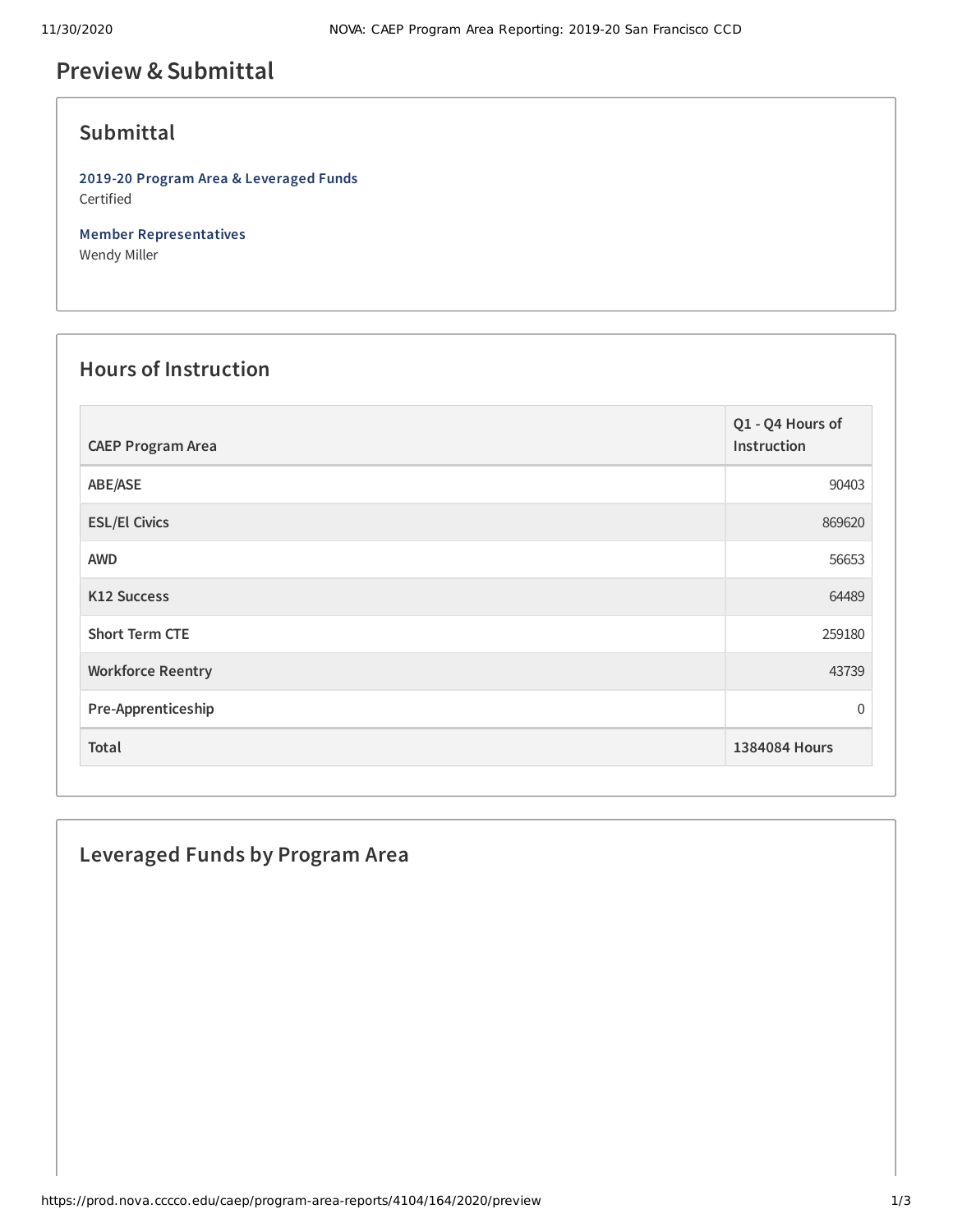11/30/2020 NOVA: CAEP Program Area Reporting: 2019-20 San Francisco CCD

| Fund                                                      | <b>ABE/ASE</b>        | ESL/El<br><b>Civics</b> | <b>AWD</b>            | K12<br><b>Success</b> | <b>Short</b><br><b>Term CTE</b> | Workforce<br>Reentry  | Pre-<br>Apprenticeship | <b>Totals</b> |
|-----------------------------------------------------------|-----------------------|-------------------------|-----------------------|-----------------------|---------------------------------|-----------------------|------------------------|---------------|
| California<br>Adult<br><b>Education</b><br>Program        | \$323,700             | \$2,203,342             | \$64,000              | \$64,000              | \$518,000                       | \$64,000              | \$0                    | \$3,237,042   |
| <b>CalWORKs</b>                                           | <b>Not</b><br>Entered | Not Entered             | <b>Not</b><br>Entered | <b>Not</b><br>Entered | <b>Not</b><br>Entered           | <b>Not</b><br>Entered | Not Entered            | \$0           |
| <b>NonCredit</b>                                          | <b>Not</b><br>Entered | Not Entered             | <b>Not</b><br>Entered | <b>Not</b><br>Entered | <b>Not</b><br>Entered           | <b>Not</b><br>Entered | Not Entered            | \$0           |
| <b>Perkins</b>                                            | <b>Not</b><br>Entered | Not Entered             | <b>Not</b><br>Entered | <b>Not</b><br>Entered | \$76,950                        | <b>Not</b><br>Entered | Not Entered            | \$76,950      |
| <b>LCFF</b>                                               | <b>Not</b><br>Entered | Not Entered             | <b>Not</b><br>Entered | <b>Not</b><br>Entered | <b>Not</b><br>Entered           | <b>Not</b><br>Entered | Not Entered            | \$0           |
| Fees                                                      | <b>Not</b><br>Entered | Not Entered             | <b>Not</b><br>Entered | <b>Not</b><br>Entered | <b>Not</b><br>Entered           | <b>Not</b><br>Entered | Not Entered            | \$0           |
| K12 Adult Ed<br><b>Jail Funds</b>                         | <b>Not</b><br>Entered | Not Entered             | Not<br>Entered        | Not<br>Entered        | <b>Not</b><br>Entered           | <b>Not</b><br>Entered | Not Entered            | \$0           |
| <b>II AOIW</b>                                            | \$497,762             | \$497,763               | <b>Not</b><br>Entered | <b>Not</b><br>Entered | <b>Not</b><br>Entered           | <b>Not</b><br>Entered | Not Entered            | \$995,525     |
| Contracted<br><b>Services</b>                             | <b>Not</b><br>Entered | Not Entered             | <b>Not</b><br>Entered | Not<br>Entered        | <b>Not</b><br>Entered           | <b>Not</b><br>Entered | Not Entered            | \$0           |
| <b>Strong</b><br>Workforce<br>Program (K12<br>or College) | <b>Not</b><br>Entered | Not Entered             | <b>Not</b><br>Entered | <b>Not</b><br>Entered | \$76,000                        | <b>Not</b><br>Entered | Not Entered            | \$76,000      |
| <b>Totals</b>                                             | \$821,462             | \$2,701,105             | \$64,000              | \$64,000              | \$670,950                       | \$64,000              | \$0                    | \$4,385,517   |

## **Certification**

**49 San Francisco Adult Education Consortium - Primary Contact**

**Tary Acebey** Management Assistant, AEBG [tacebey@ccsf.edu](mailto:tacebey@ccsf.edu)

**Wendy Miller** Interim Dean of Grants, Resource Development and Adult Education Programs [wlmiller@ccsf.edu](mailto:wlmiller@ccsf.edu)